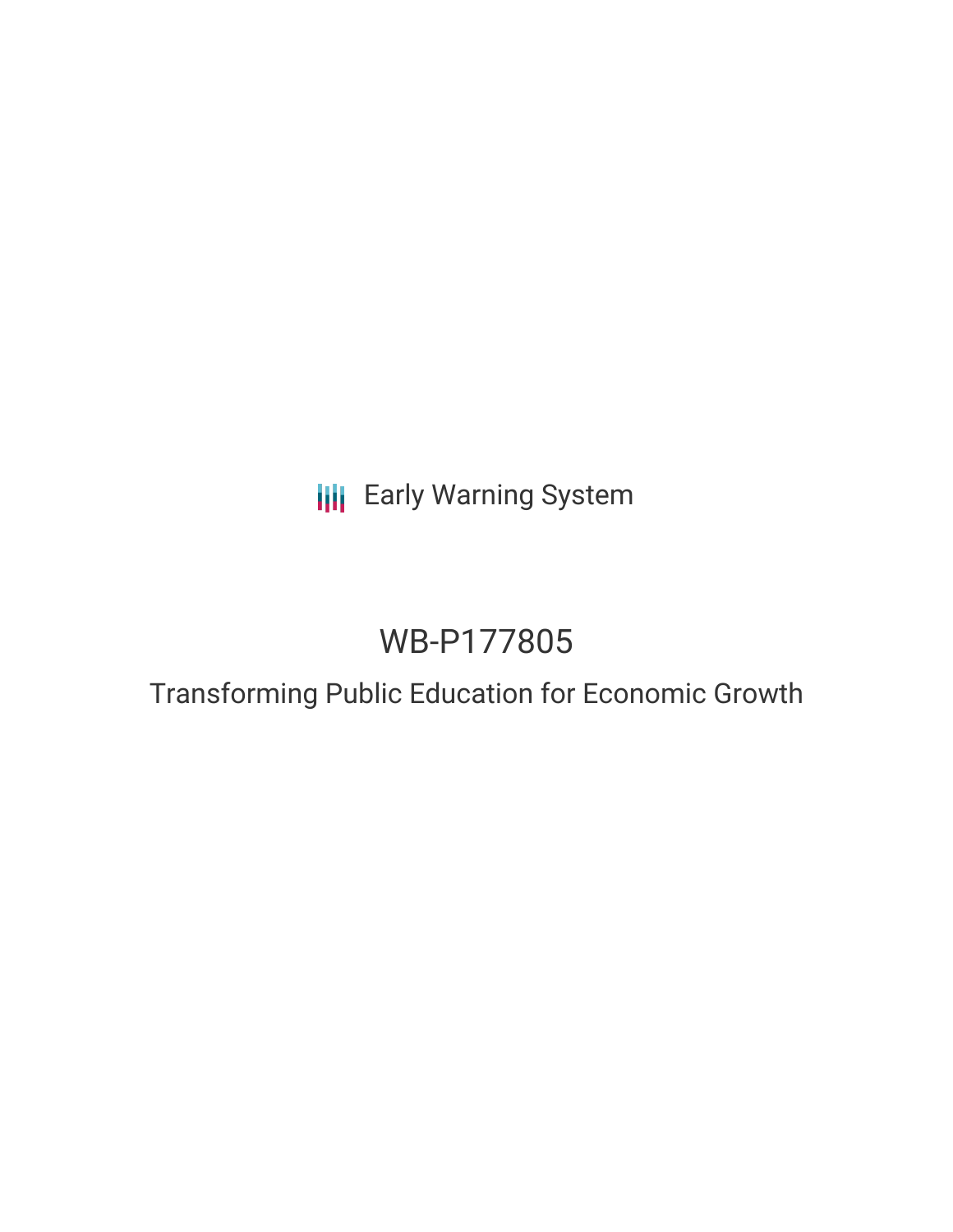

### **Quick Facts**

| <b>Countries</b>               | Uzbekistan                  |
|--------------------------------|-----------------------------|
| <b>Financial Institutions</b>  | World Bank (WB)             |
| <b>Status</b>                  | Pipeline                    |
| <b>Bank Risk Rating</b>        | U                           |
| <b>Borrower</b>                | government                  |
| <b>Sectors</b>                 | <b>Education and Health</b> |
| <b>Investment Type(s)</b>      | Loan                        |
| <b>Investment Amount (USD)</b> | \$50.00 million             |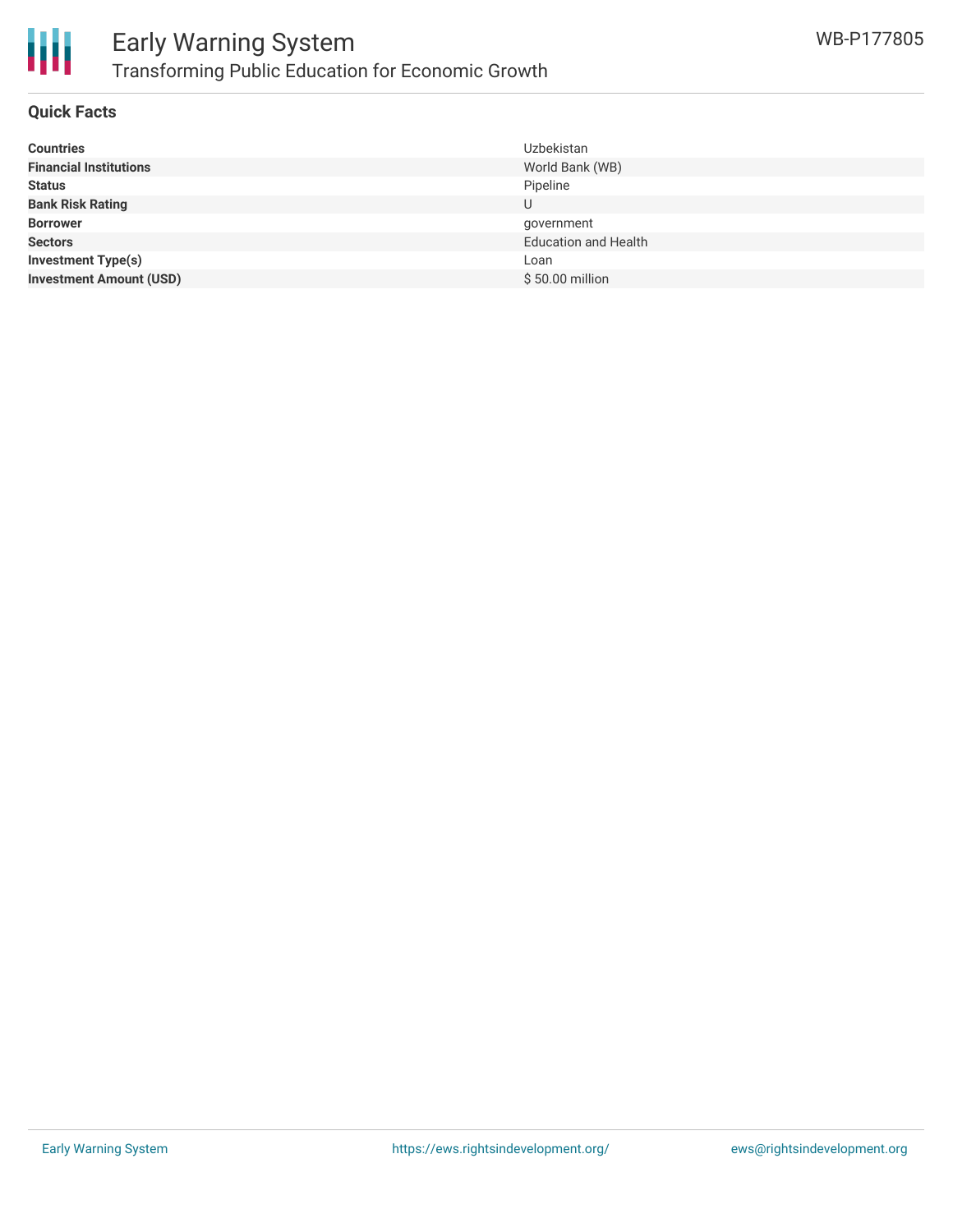

### **Project Description**

iere is no data is available by the time of disclosure, however the mail objectives of the project is improvement access to qualit secondary education and to enhance labor market relevant skills of youth.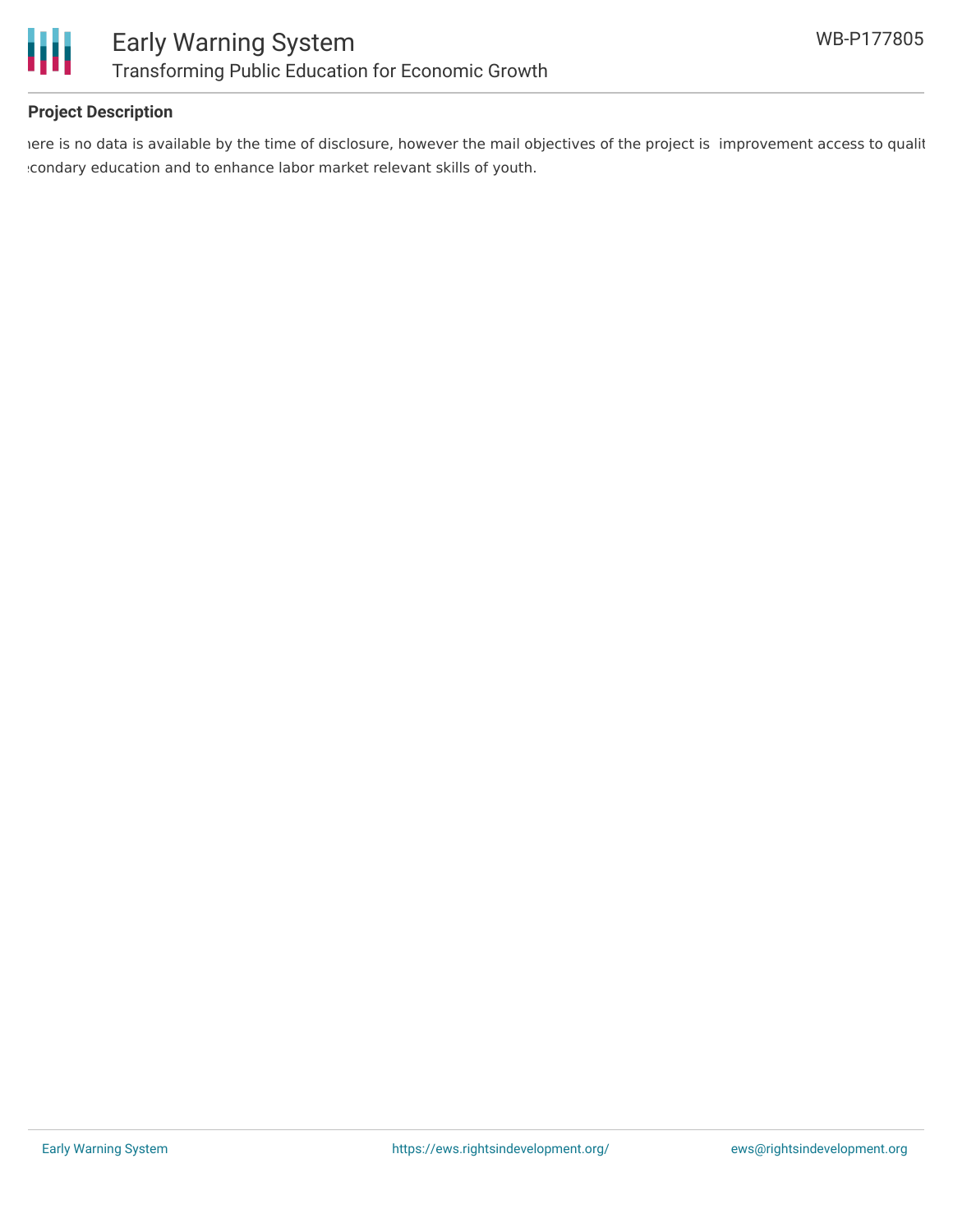

### **Investment Description**

World Bank (WB)